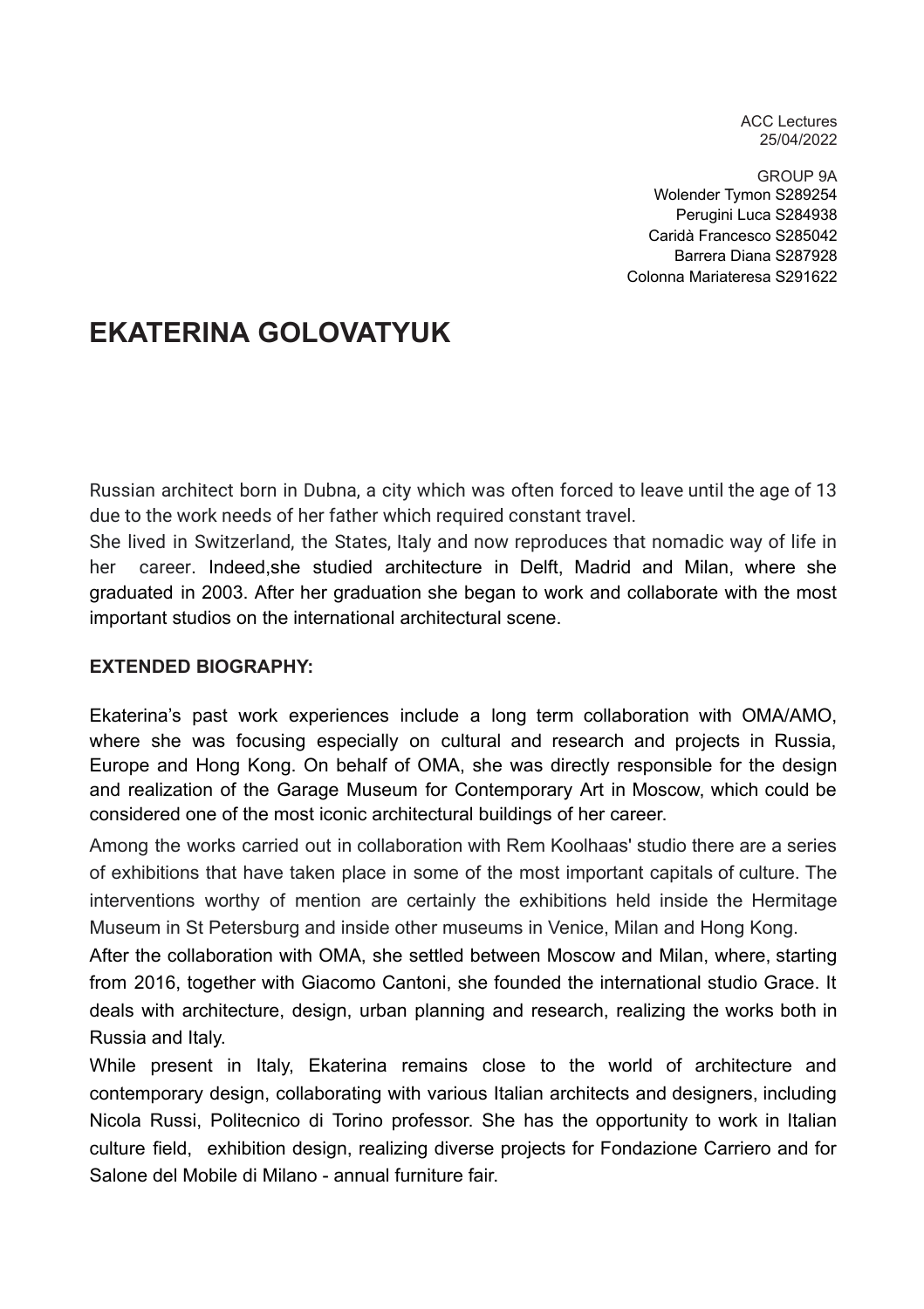In 2016-2017, Ekaterina taught a research unit at the Architectural Association. She was part of the Scientific Committee of "Matera 2019" Cultural Capital and has advised private and state cultural institutions in Russia, Central Asia, UK and Italy.

Since 2001 Ekaterina's articles on various topics, urban planning, architecture, post - Soviet heritage have been published in many important architectural magazines, including Domus and Project Russia.

She lives in Milan.

#### **WORK IN RUSSIA:**

- Thomas Demand, Mirror without memory, moscow 2021 exhibition
- Takashi murakami. Under the radiation falls, moscow 2017 exhibition
- A beautiful night for all the people. 2nd garage triennial of russian contemporary art, moscow 2020 exhibition
- Yerbossyn meldibekov. Transformer, moscow 2020 artistic installation
- Atelier e.b: passer-by, 2020 exhibition
- "we treasure our lucid dreams". The other east esoteric knowledge in russian art 1905 – 1969, 2020, exhibition
- Pavel pepperstein. The human as a frame for the landscape, 2019 exhibition

#### **WORK IN ITALY:**

- Nebbia, Milano 2019 Interior design
- Sol lewit. between the lines, Milan 2017 Exhibition
- Pascali sciamano, Milan 2017 Exhibition
- Lars muller publishers nomadic bookstore, Milan, 2017 pop-up/installation

#### **WORK AT OMA:**

- Garage Museum of Contemporary Art, 2011-2015 architecture
- Hermitage, St Petersburg 2014 exhibition
- Eduard Malingue Gallery, Hong Kong 2009-2010 architecture
- Display of Displays, St Petersburg 2014 exhibition
- Serial Classic, Milan exhibition 2015
- Portable Classic ,Venice exhibition 2015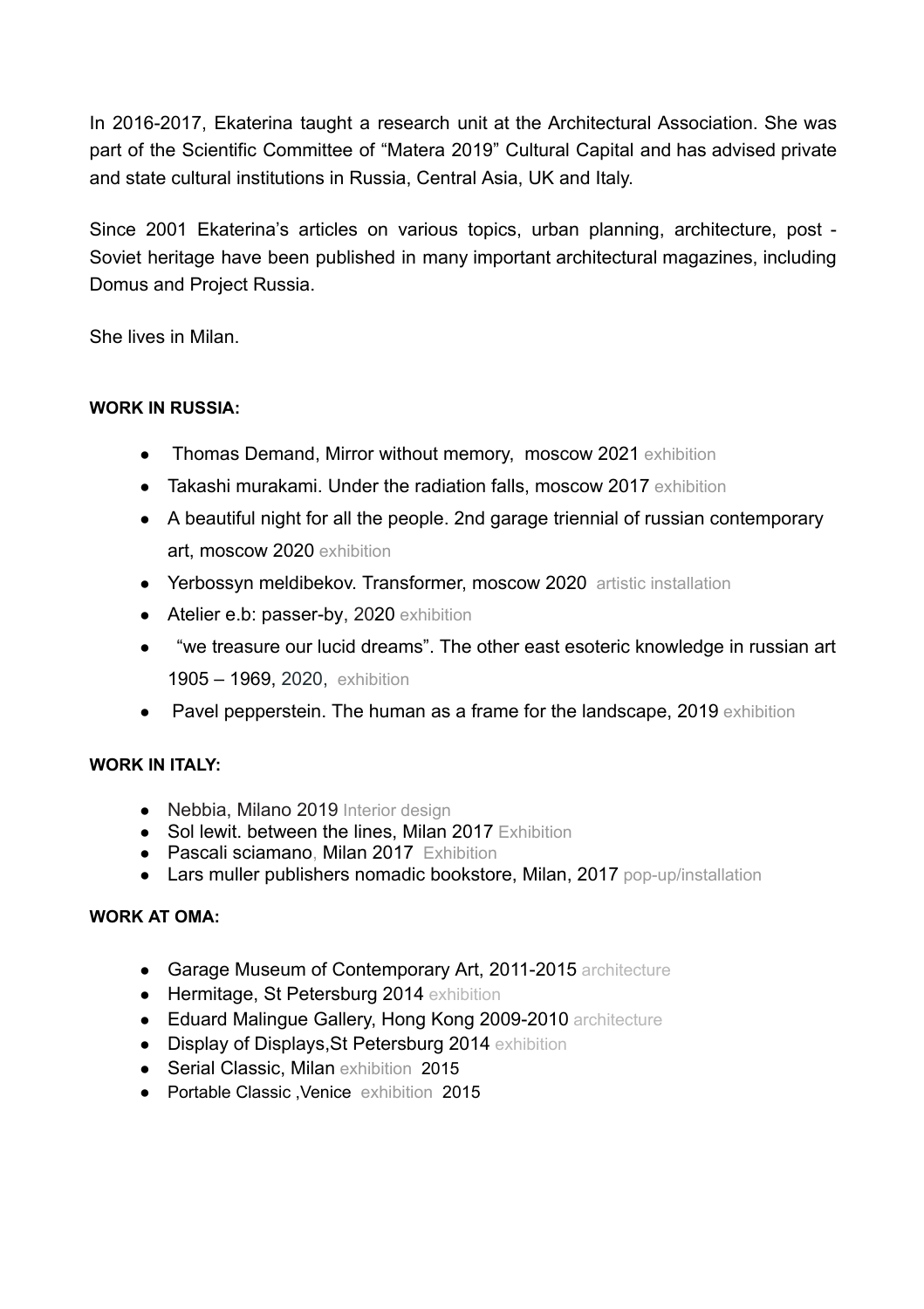#### **BIBLIOGRAPHY:**

- Svetlana Boym, The Off-Modern, Bloomsbury Publishing, 15 giugno 2017, P177
- Abitare, Editrice Segesta, 2007, N.476, P 76

#### **RESEARCH:**

- Triennale Milano Back to Muzio, 2019 (Competition)
- Beginning Open Archive Almaty, Kazakhstan, 2018 (Project,Curators:Grace, Meruert Kaliyeva)
- Dorogomilovsky Market Moscow, Russia, 2017 (Feasibility Study)
- Post Frontier (Yet)

# **ARTICLES:**

● People who shaped the face of old Alma-Ata - architects, politicians and artists -

https://www.buro247.kz/culture/art/lyudi-kotorye-sformirovali-arkhitekturnyi-obl ik-almaty.html

- Koolhaas and the Hermitage: modernize while preserving // Project Russia No. 51, 03/15/2009
- From the possible to the necessary // Project Russia No. 47 pp. 26-32, 03/30/2008
- Moscow was shown Sizu // Project Russia No. 46 (4 / 2007), 01/12/2007
- Seasonal architecture // Project Russia No. 46 (4, 2007), 01/12/2007
- Pavilion "Shishkin's house". Festival ArchStoyanie-2007 // Project Russia No. 3 (45) 2007, 07/30/2007
- Nikola-Lenivets: in search of a calling // Project Russia No. 3 (45) 2007, 07/01/2007
- Village "Renaissance Park" on Novorizhskoye Highway // Project Russia No. 3 (45), 07/01/2007
- Rehabilitation of the Void // Project Russia No. 3 (45) 2007, 01/07/2007
- Bart Goldhoorn: "There is no concept of urban space in Moscow" // Project Russia No. 43, 20/07/2007
- Stop City: Toward a non-figurative architecture of the city // Project Russia No. 44, 04/01/2006
- Grammar of the city // Project Russia No. 44, 09/12/2001
- Responsible architecture: manifestos and projects for the city // Project Russia No. 44, 09/12/2001
- Project International Russia, No.18, 2008, pp 109-124 ("Inside Outside" rivista)